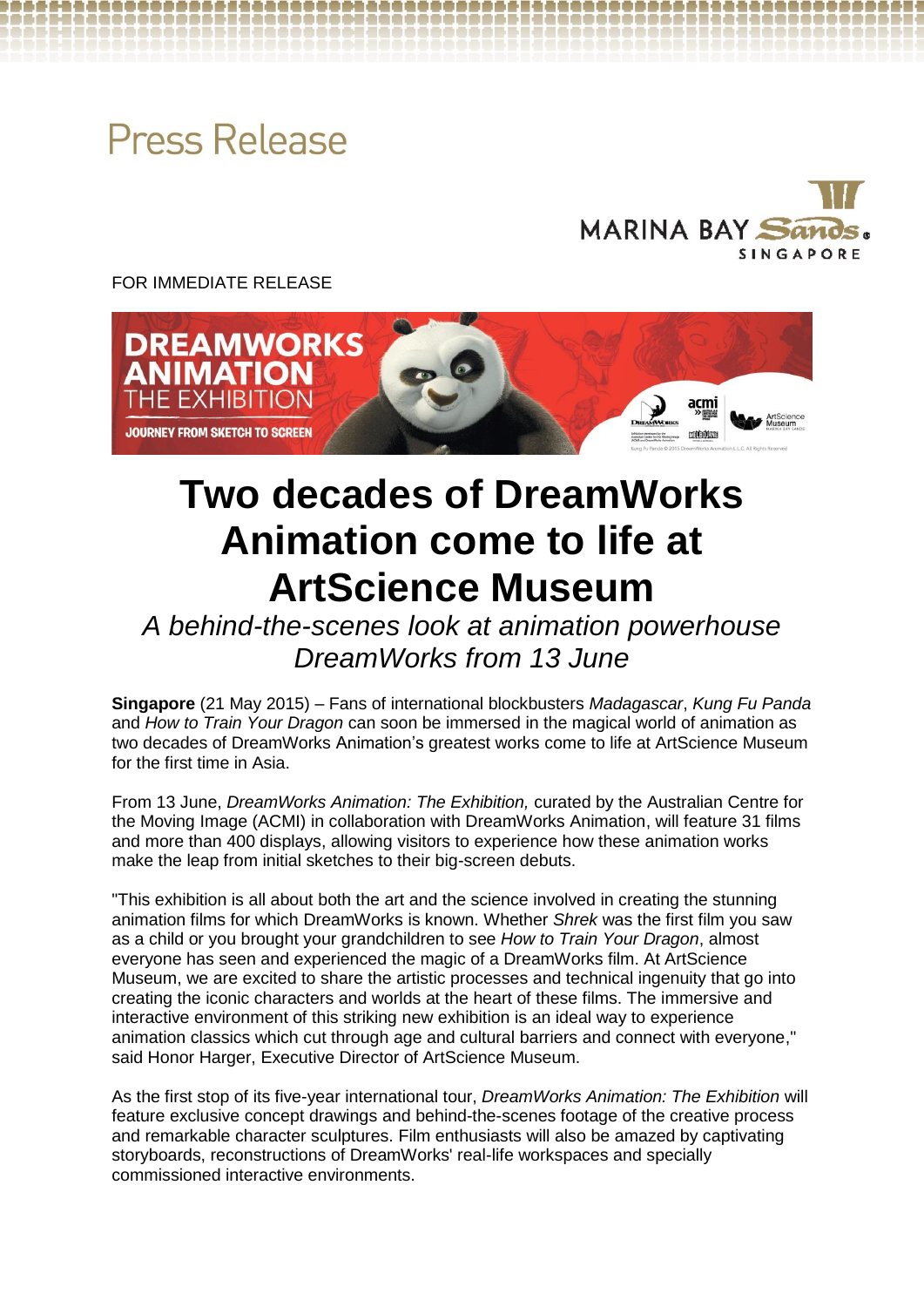



*Reconstruction of DreamWorks' real-life workspaces (Photos Courtesy of Australian Centre for the Moving Image)*

"The Australian Centre for the Moving Image is immensely proud to have collaborated with DreamWorks Animation to bring this amazing exhibition to life. Our plan was always to share it with the world after the enormously warm response from Australian audiences, so we're delighted that visitors to ArtScience Museum will now also have the chance to experience the creative world behind the on-screen magic of DreamWorks Animation," said ACMI CEO and Director Katrina Sedgwick.

"ArtScience Museum in Singapore is the perfect venue to celebrate the incredible artistry of DreamWorks Animation's films and we are thrilled to have them serve as the first host on our exhibition's world tour," said DreamWorks Animation's Co-Presidents of Feature Animation Bonnie Arnold and Mireille Soria in a joint statement. "We are very proud of this exhibition created in partnership with ACMI and are excited for families and fans of all ages to get a behind-the-scenes look into the amazing process of animation."

Visitors can step into three main galleries: Character, Story and World, to witness what it takes to create and bring to life such enchanting stories. This 20-year retrospective is a comprehensive look at the entire back catalogue of 31 DreamWorks Animation feature films, from the studio's first theatrically released film *Antz* (1998) to recent releases, *How to Train Your Dragon 2* (2014) and *Home* (2015).

From endearing ogres to delightful dragons, the **Character** section unveils the evolution of DreamWorks' most beloved characters. Movie buffs will have unprecedented access to the DreamWorks archive as they watch characters including *Shrek,* Po from *Kung Fu Panda* and the gang from *Madagascar* come to life before their eyes. Forty-seven exquisitely carved maquettes and in-depth video interviews with the production teams illustrate the exacting thought and detail poured into each character through the development process.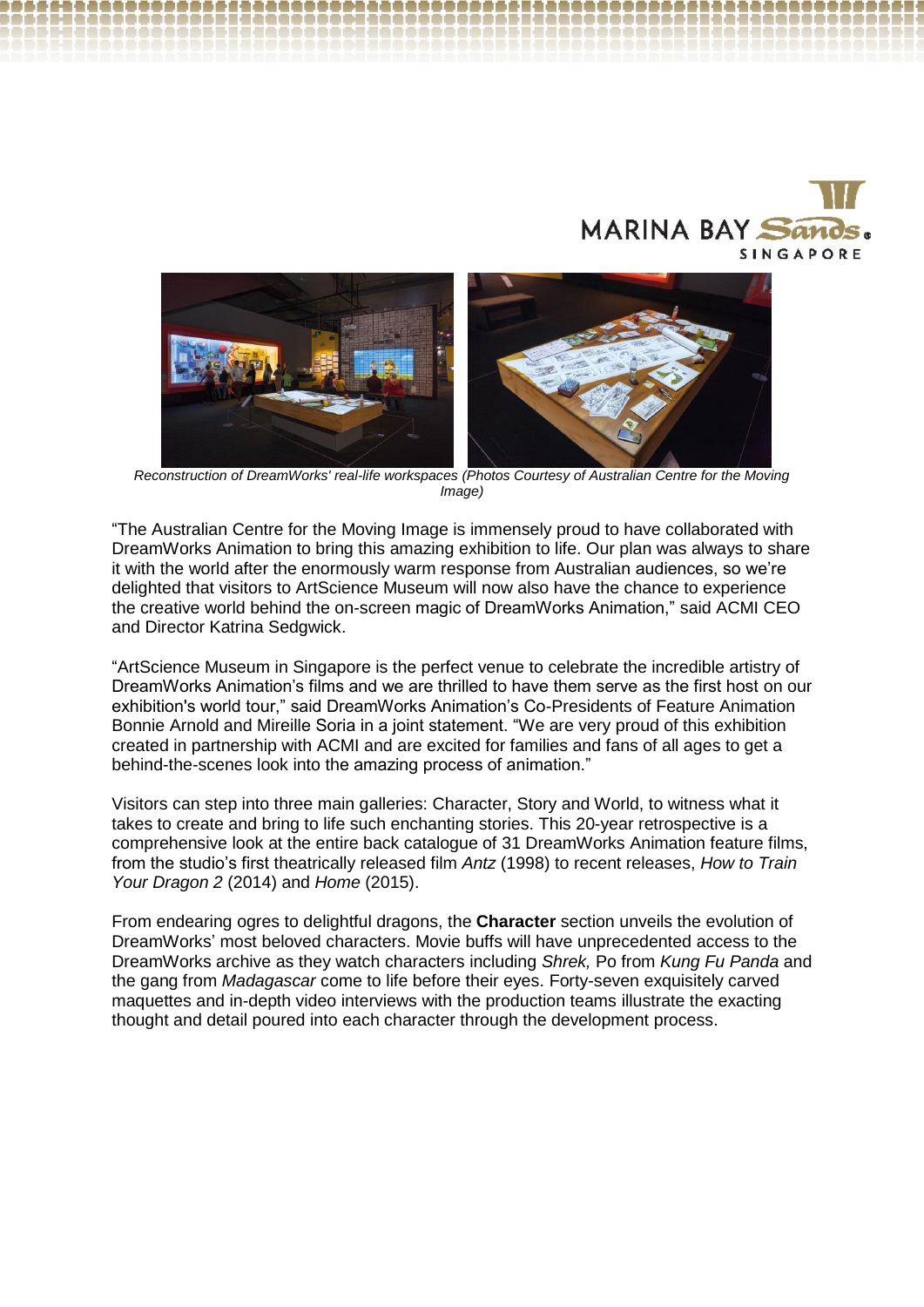





How to Train Your Dragon concept art by Nico Marlet

*Digital storyboard that shows Conrad Vernon pitching for for Shrek's infamous 'Interrogating Gingy' scene*

A massive digital storyboard anchors the **Story** gallery. Visitors will be drawn in as they watch filmmaker Conrad Vernon perform, step-by-step, his gripping pitch for the infamous 'Interrogating Gingy' scene in *Shrek*.

The **World** section focuses on the collaborative creation of the vivid, magical worlds evident in all DreamWorks films. Fans will see the work of directors, production designers and concept artists in this gallery, the largest section of the exhibition. The gallery also houses the exhibition's highlight, *Dragon Flight: A Dragon's-Eye View of Berk*. This spectacular, 180 degree projection offers visitors a never-before-seen vision of Berk, the Viking township from *How to Train Your Dragon*. Dragon Flight takes visitors on an exhilarating panoramic dragon ride on the back of Toothless, as the Isle of Berk builds around them.





*p panoramic screen*

Fans will be provided with interactive opportunities throughout the exhibition that unveil the secrets of creative filmmaking and animation. Visitors of all ages can learn the basic principles of animation while creating their own short movie at The Animation Desk, using a simplified version of DreamWorks' software.

Tickets to *DreamWorks Animation: The Exhibition* will go on sale from 22 May onwards. For more information on *DreamWorks Animation: The Exhibition*, please visit [www.marinabaysands.com/ArtScienceMuseum](http://www.marinabaysands.com/ArtScienceMuseum)